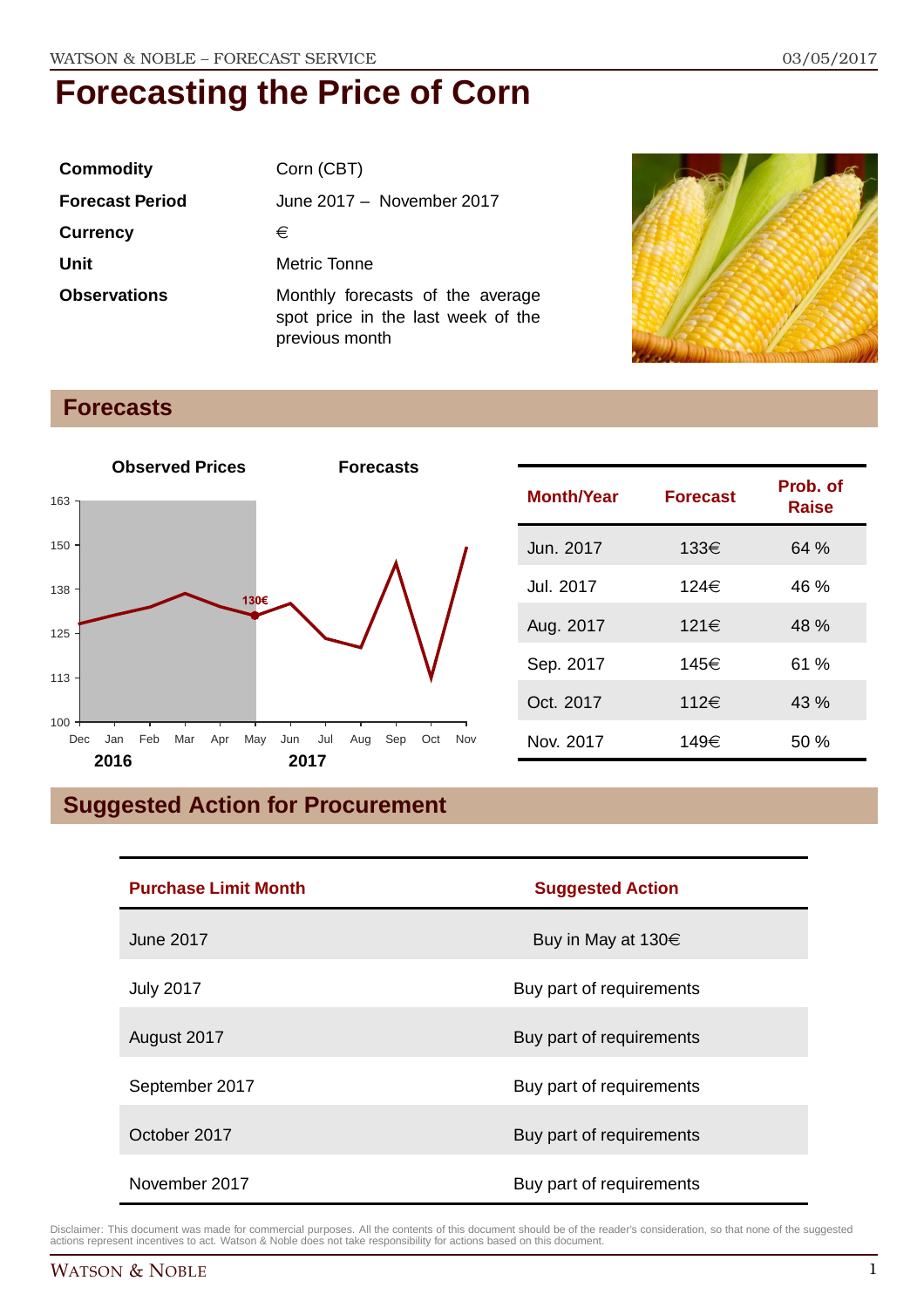#### **Impact Analysis: One Month Forecast**



Our algorithm forecasts a higher price of Corn in one month: it is expectable that the price increases 2.68% from  $130 \in \text{to } 133 \in \text{to } 133$ until the beginning of June.

### **Indices of Factors**



- Slight decrease of Supply: Positive pressure of the Supply index
- **Increase of Demand**: Positive pressure of the Demand index
- **Positive pressure of the index of Corn**
- **Positive pressure of the index of variables represent**ing the market upstream
- Slightly positive pressure of the index of variables representing the market downstream
- Slightly positive pressure of the financial index
- **Considerably positive pressure of other commodities and other factors**
- Focus on Canada, Mexico, and India

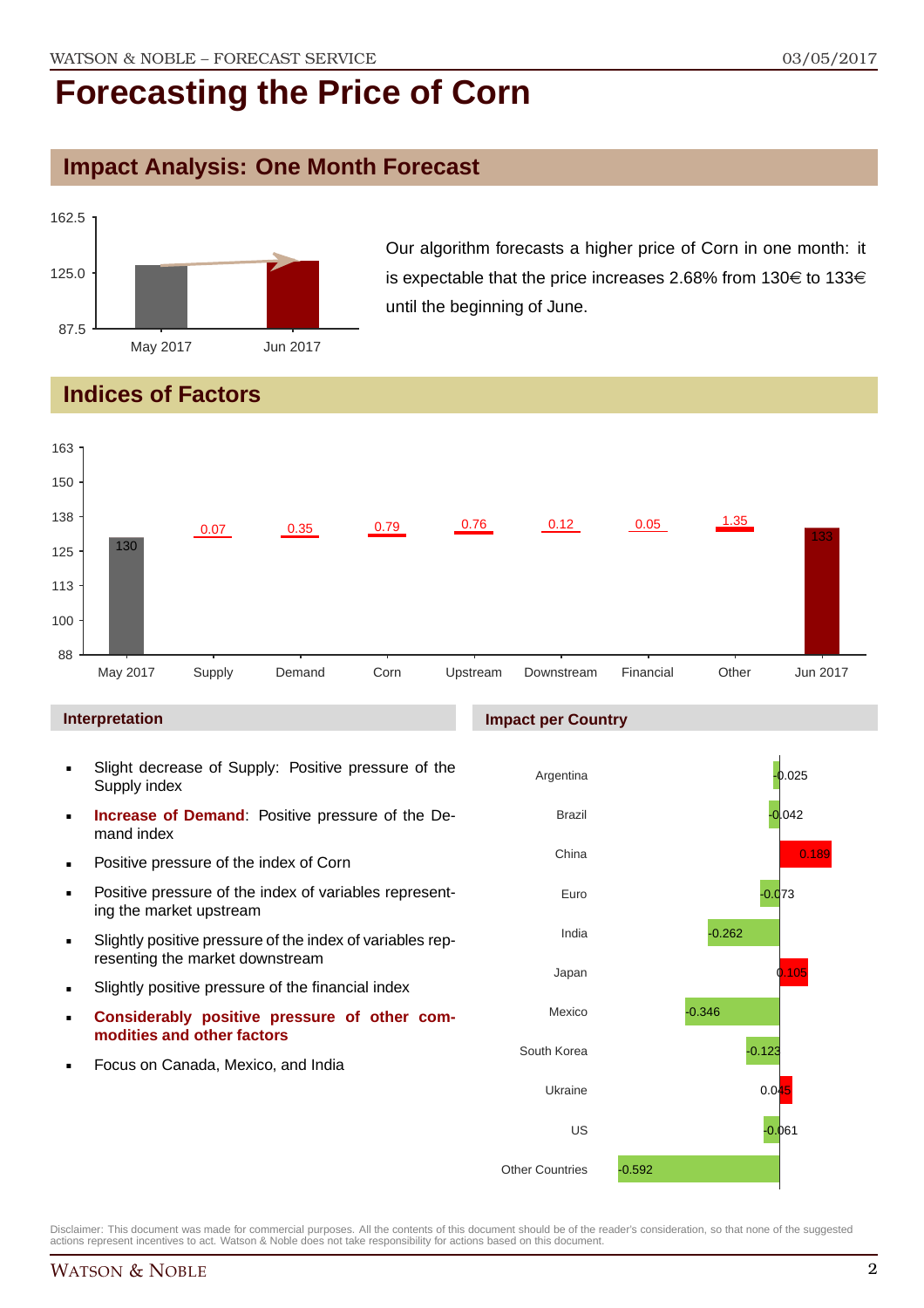#### **Impact Analysis: Two Months Forecast**



Our algorithm forecasts a lower price of Corn in two months: it is expectable that the price decreases 4.91% from 130 $\in$  to 124 $\in$ until the beginning of July.

### **Indices of Factors**

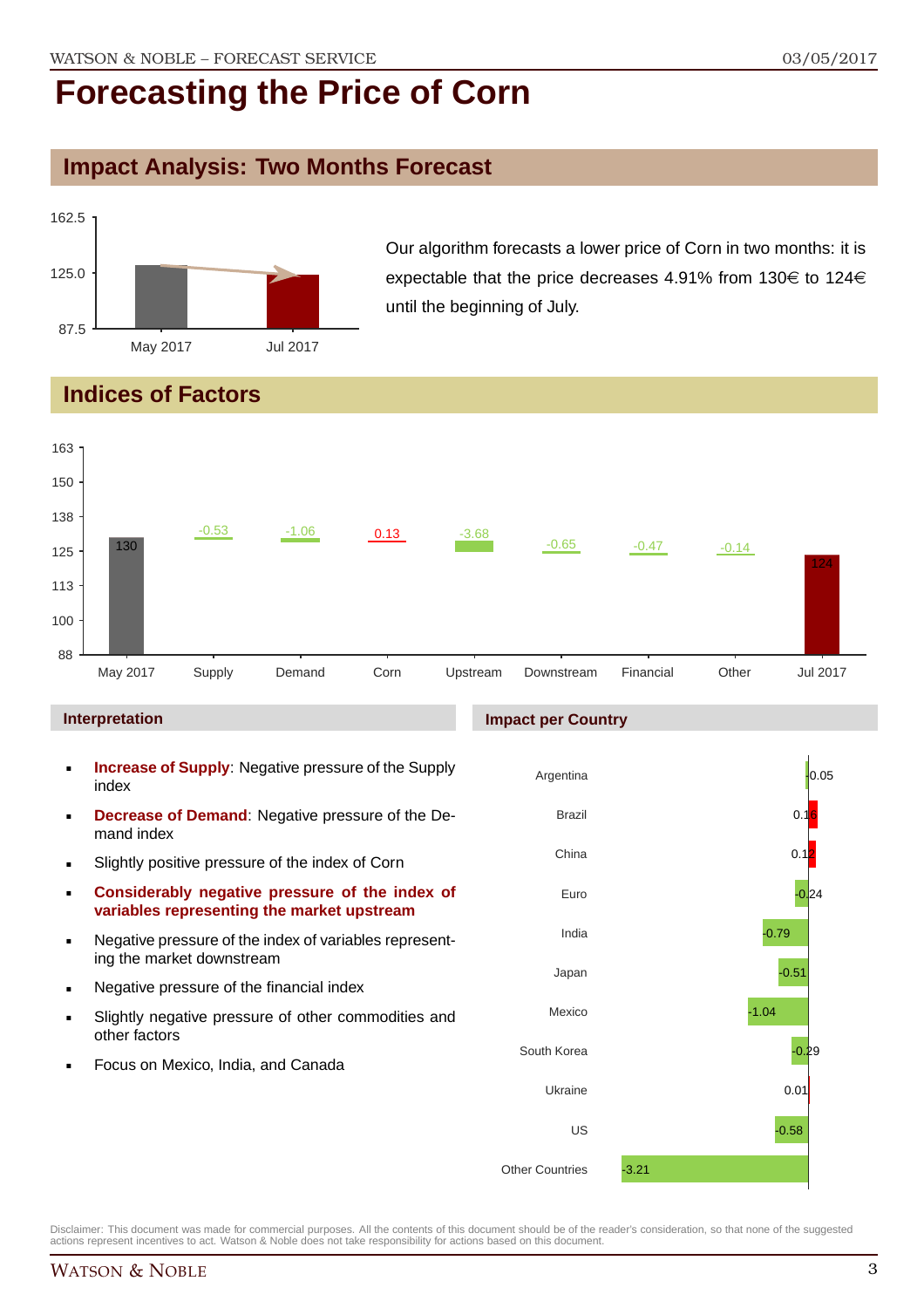#### **Impact Analysis: Three Months Forecast**



Our algorithm forecasts a lower price of Corn in three months: it is expectable that the price decreases 6.89% from 130 $\in$  to 121 $\in$ until the beginning of August.

### **Indices of Factors**

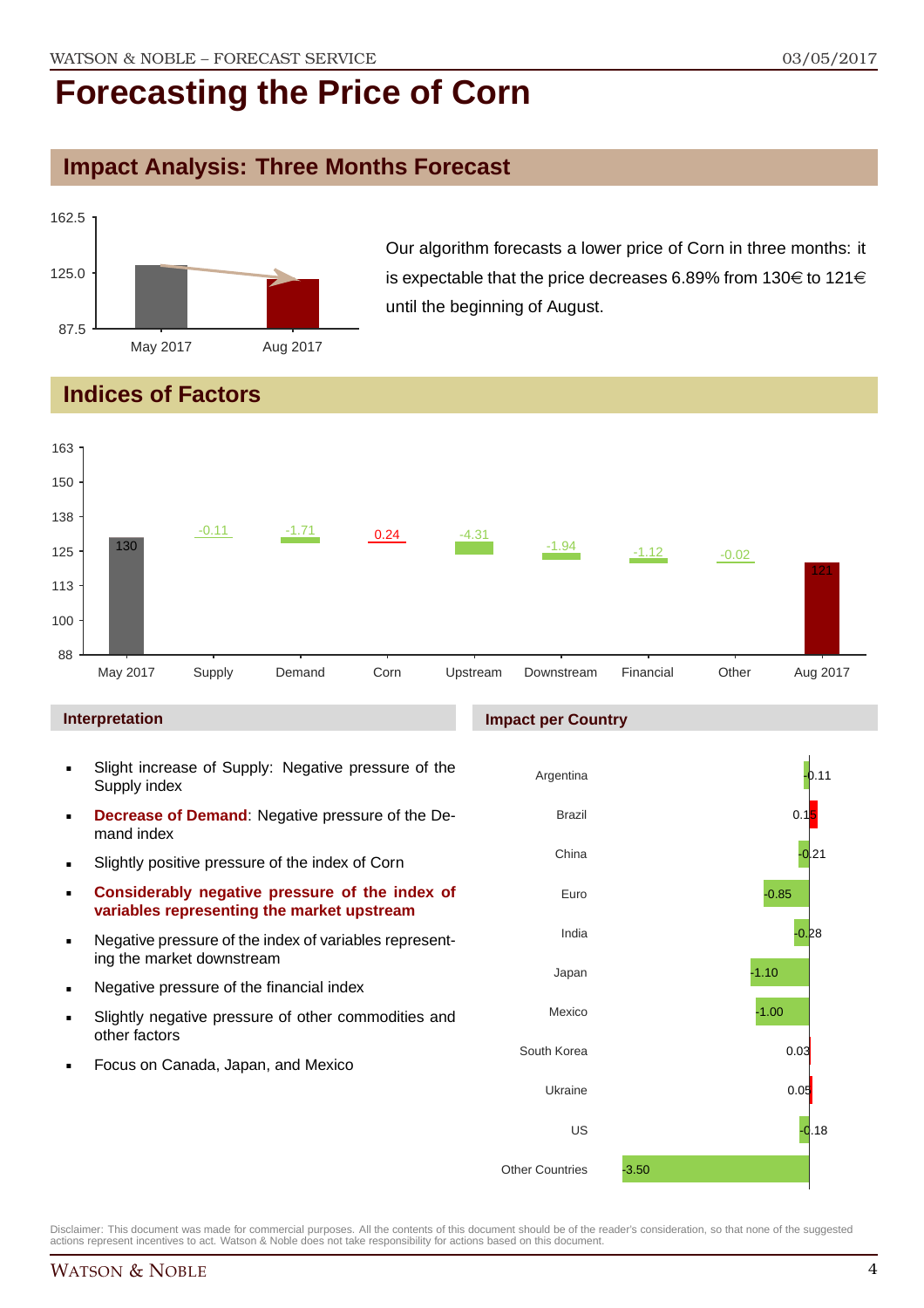#### **Impact Analysis: Four Months Forecast**



Our algorithm forecasts a higher price of Corn in four months: it is expectable that the price increases 11.41% from 130 $\in$  to 145 $\in$ until the beginning of September.

### **Indices of Factors**



#### **Interpretation**

- **Decrease of Supply**: Positive pressure of the Supply index
- **Considerable increase of Demand**: Positive pressure of the Demand index
- Positive pressure of the index of Corn
- Negative pressure of the index of variables representing the market upstream
- **Positive pressure of the index of variables represent**ing the market downstream
- **•** Positive pressure of the financial index
- **Positive pressure of other commodities and other fac**tors
- Focus on Canada, Egypt, and Russia

#### **Impact per Country**

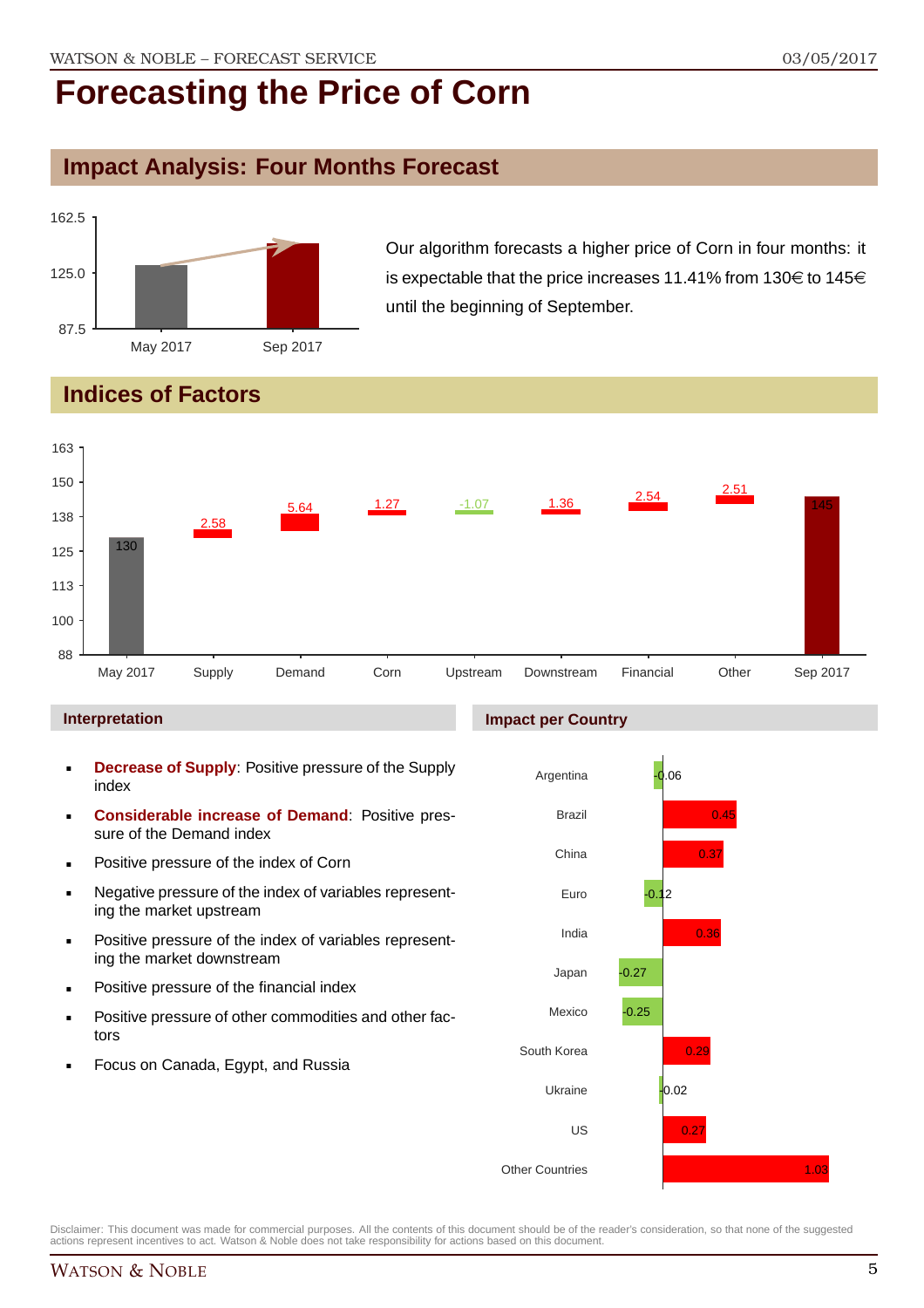#### **Impact Analysis: Five Months Forecast**



Our algorithm forecasts a lower price of Corn in five months: it is expectable that the price decreases 13.46% from 130 $\in$  to 112 $\in$ until the beginning of October.

### **Indices of Factors**



#### **Interpretation**

- Slight decrease of Supply: Positive pressure of the Supply index
- **Considerable decrease of Demand**: Negative pressure of the Demand index
- **Slightly positive pressure of the index of Corn**
- **Considerably negative pressure of the index of variables representing the market upstream**
- **Considerably negative pressure of the index of variables representing the market downstream**
- **Negative pressure of the financial index**
- **Negative pressure of other commodities and other** factors
- **Focus on Egypt, Mexico, and Japan**

#### **Impact per Country**

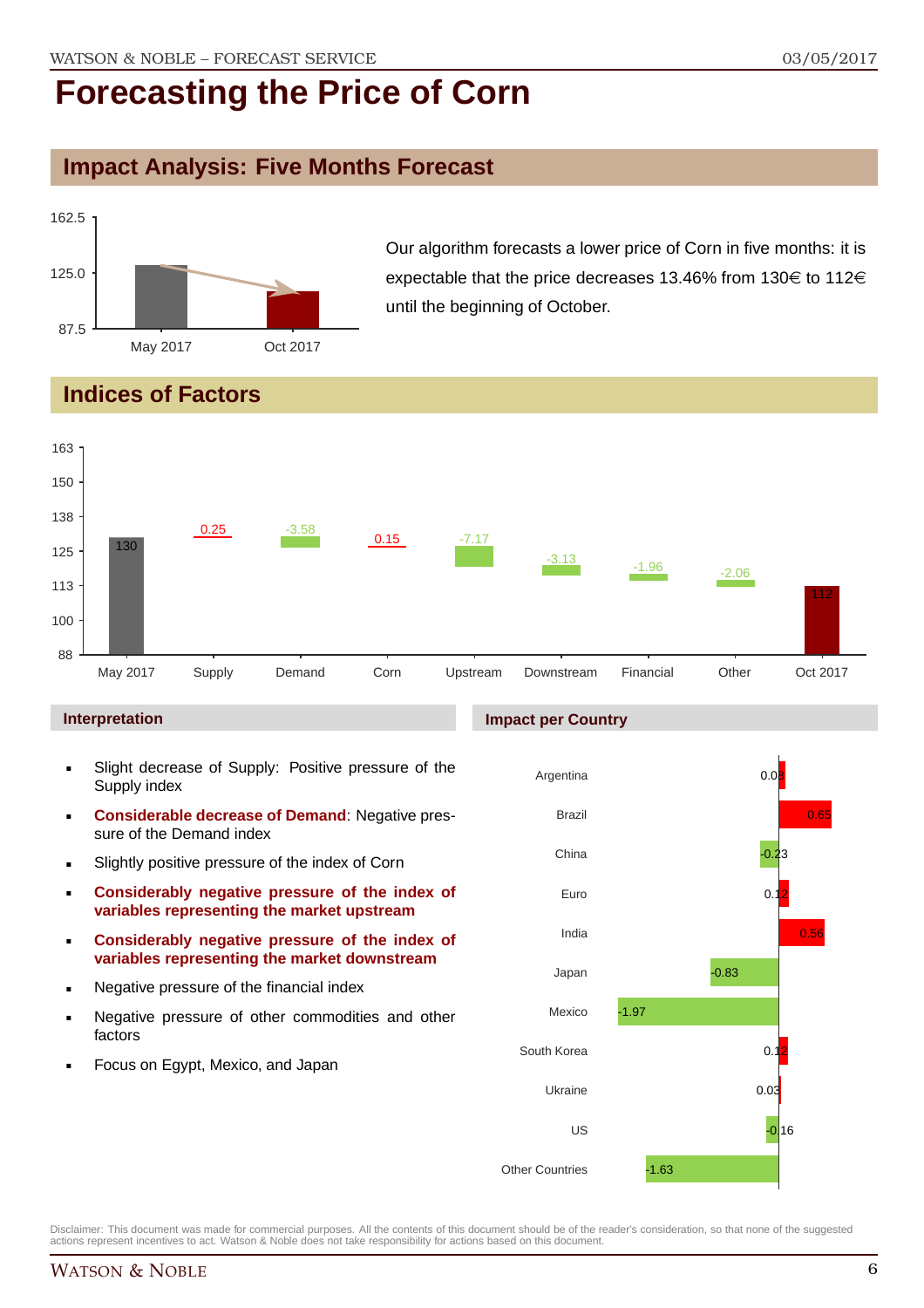#### **Impact Analysis: Six Months Forecast**



Our algorithm forecasts a higher price of Corn in six months: it is expectable that the price increases 14.67% from 130 $\in$  to 149 $\in$ until the beginning of November.

### **Indices of Factors**



#### **Interpretation**

- **Considerable decrease of Supply**: Positive pressure of the Supply index
- **Considerable increase of Demand**: Positive pressure of the Demand index
- **Positive pressure of the index of Corn**
- **Positive pressure of the index of variables represent**ing the market upstream
- **Considerably positive pressure of the index of variables representing the market downstream**
- **•** Positive pressure of the financial index
- **Positive pressure of other commodities and other fac**tors
- Focus on Canada, Russia, and India

#### **Impact per Country**

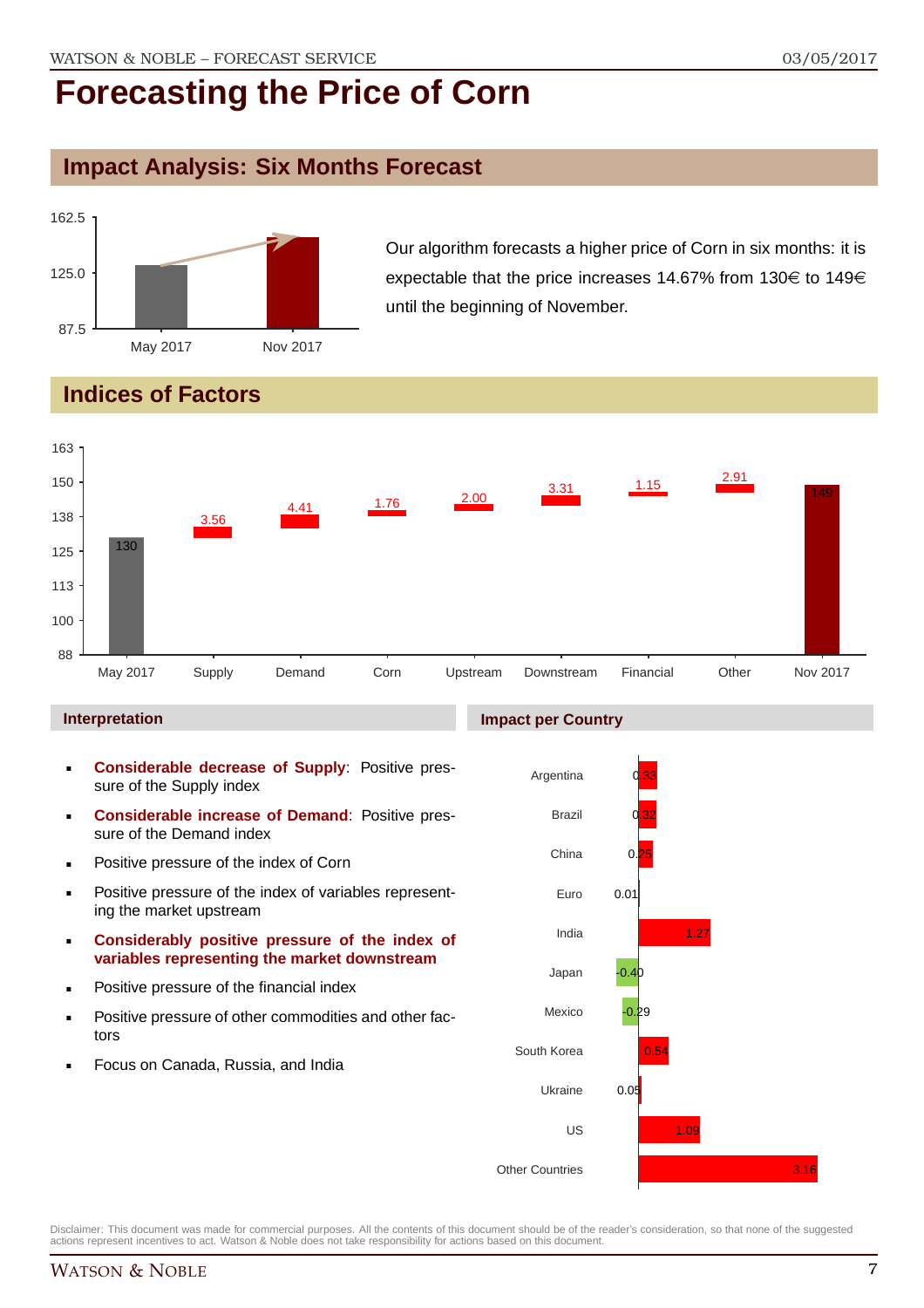### **APPENDIX – Technical Explanation of the Impact Analysis**

In this appendix, we explain the impact analysis of the factors that most contribute for our forecasts.

This Impact Analysis is conducted individually for **each time horizon**, allowing for a distinction between the indices of variables that contribute for our forecasts at short and medium run.

For each time horizon, our analysis has **two components**: first, we present the impact of variables grouped by **indices of factors**; second we present the impact of variables grouped by **indices of countries**.

#### **Indices of Factors**

**Indices of factors** are indices of the weighted contributions of the variables grouped in those factors.

**Supply Index**: composed of macroeconomic variables of the producing and exporting countries. It includes variables such as production, exchange rates, inflation, monetary policy, and wages. For example, an increase in wages implies higher production costs which should (in linear, general, and ceteris paribus terms) generate an incentive to increase prices;

**Demand index**: composed of macroeconomic variables of the consuming and importing countries. It includes variables such as production, exchange rates, inflation, monetary policy, and wages. For example, a decrease in a consumer confidence index should (in linear, general, and ceteris paribus terms) increase savings and decrease demand, leading to lower prices;

**Corn Index**: composed of variables related to Corn. It includes variables such as the price of Corn in different regions of the world and exports, imports, and producer prices of Corn in some countries. For example, an increase in the price of Corn in other region may imply an increase in the price of Corn in Europe due to arbitrage movements;

**Upstream index**: composed of variables related to Weather and Fertilizers. It includes variables such as the price and exports, imports, and producer prices of the inputs in some countries. For example, an increase in the price of Fertilizers should (in linear, general, and ceteris paribus terms) generate an increase in the price of Corn;